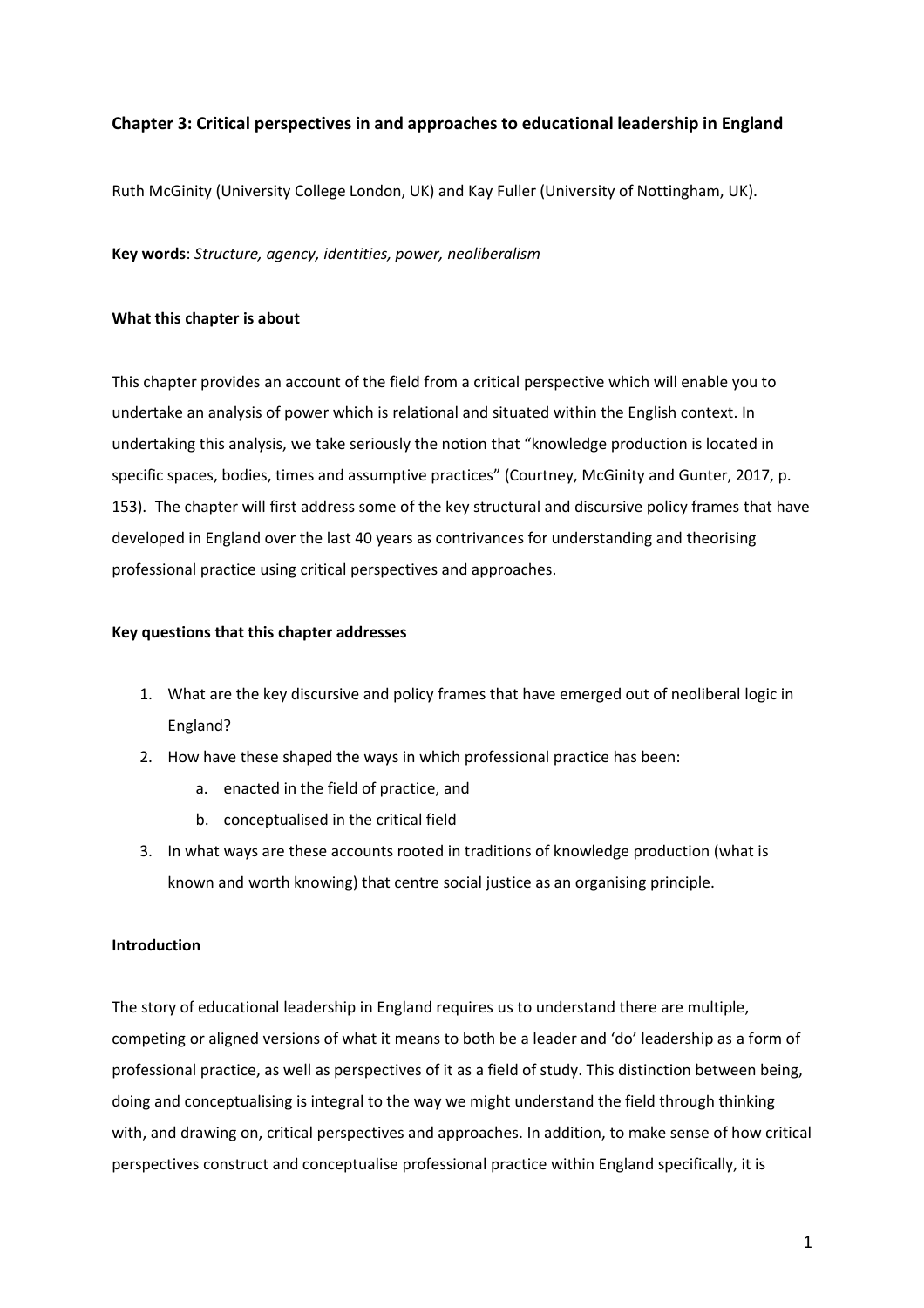necessary to locate such analyses in the bigger picture of how policy plays out in localised contexts. Here critical scholarship has a strong tradition in developing analyses of the relationship between *structure* and *agency* to consider how power operates to privilege or marginalise, advantage or disadvantage. Particular sets of *identities* and practices are produced to be theorised through a framework of equity.

What makes critical approaches to and perspectives of leadership worthy of study from a national point of view is a context-specific analysis. We will show how the field makes use of conceptual and theoretical tools and methodological approaches which produce analyses rooted in the peculiarities of the English system, whilst they simultaneously speak to global phenomena (in both policy and practice). This phenomenon is the political, ideological and social project of the nebulous set of practices and forms conceptualised as *neoliberalism*.

Throughout this chapter, you will be asked to actively engage with and reflect on the issues we raise through our examples to help develop understanding and awareness of critical approaches and perspectives of education leadership in England.

## **Definitions Box:**

**Critical perspectives:** Critical perspectives require you to analyse the way in which a context might impact upon what is happening and how power is enacted and experienced as a result.

**Critical approaches:** Critical approaches are tools that might help you to do this type of work – they can help you methodologically to undertake this type of analysis.

**Structure:** is the way in which society is organised which influences or limits the choices and opportunities available to individuals. For example, these can be cultural, political and/or institutional.

**Agency:** is the capacity of an individual to behave and act within a particular environment.

**Neoliberalism:** a set of economic and ideological practices and processes that forefront the growth of markets combined with deregulations of the state's role in the development and provision of public services, such as education.

**Knowledge Production:** The theoretical and practical way in which ideas and understanding are developed to make sense of the world and how this relates to particular positions and identities.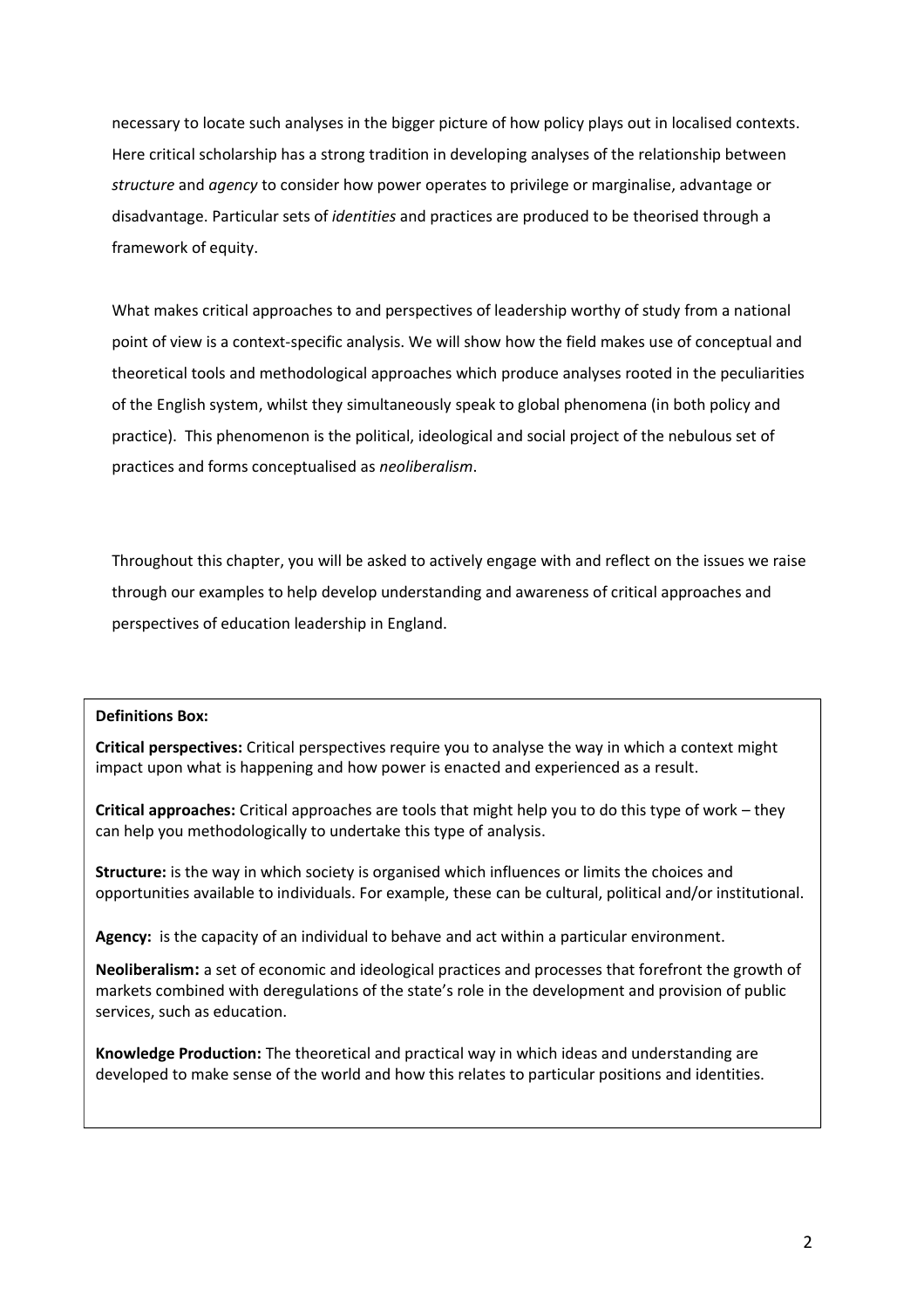#### **Key structural and discursive policy frames**

In order to unpack the way professional practice is conceptualised using critical perspectives and approaches, we need to identify the key structural and discursive policy frames that provide the contextual environment through which leading and leadership are practised in England.

Within the critical tradition, structural features must be considered and analysed when investigating professional practices and identities (agency). A crucial aim in critical approaches and perspectives is to illuminate how policy processes (structure) and professional practice (agency) might intersect to either reproduce or limit the effects of educational inequalities. Focussing upon equity in this way establishes social justice as a foundation for critical approaches and perspectives.

Critical scholars understand social justice in research means maintaining a focus on (in)equality. So do functionalist scholars (see Gunter and Raffo, 2008), whose often-normative work is tightly coupled with reform movements, particularly those from the late 1990s and first decade of the new millennium. In such accounts, attention is given to what leaders do (and how they might do it more effectively) producing analyses that are theoretically superficial and relying on prescriptive and descriptive models often divorced from context. These accounts lack theoretical engagement with analyses of how policy processes and professional practice might mitigate or perpetuate inequity within the system. Despite this, claims of social justice pervade the language of policy reform and reveal how a concept might be understood as a site of 'discursive struggle', where the allocation of value becomes diluted from its original meaning and intended use.

Critical scholars have identified this problem as a significant characteristic within functionalist knowledge production where claims for social justice motivate normative accounts whilst lacking empirical, methodological and theoretical grounding. As such, social justice as an organising principle underpinning knowledge production in the critical field represents an important departure from functionalist modes of enquiry into leadership and policy. Using England as an example, we can show how structural and discursive policy frames can work *against*, rather than *for* equity within the system. These frames are both distinctive and particular within this national context but are also part of a loose-fitting, global phenomenon of neoliberalism.

Here, we establish the significance of neoliberalism on policy reform processes over the last forty years in countries such as England because structural analyses that follow are associated with neoliberalism as a conceptual and ideological framework. As such, it informs critical perspectives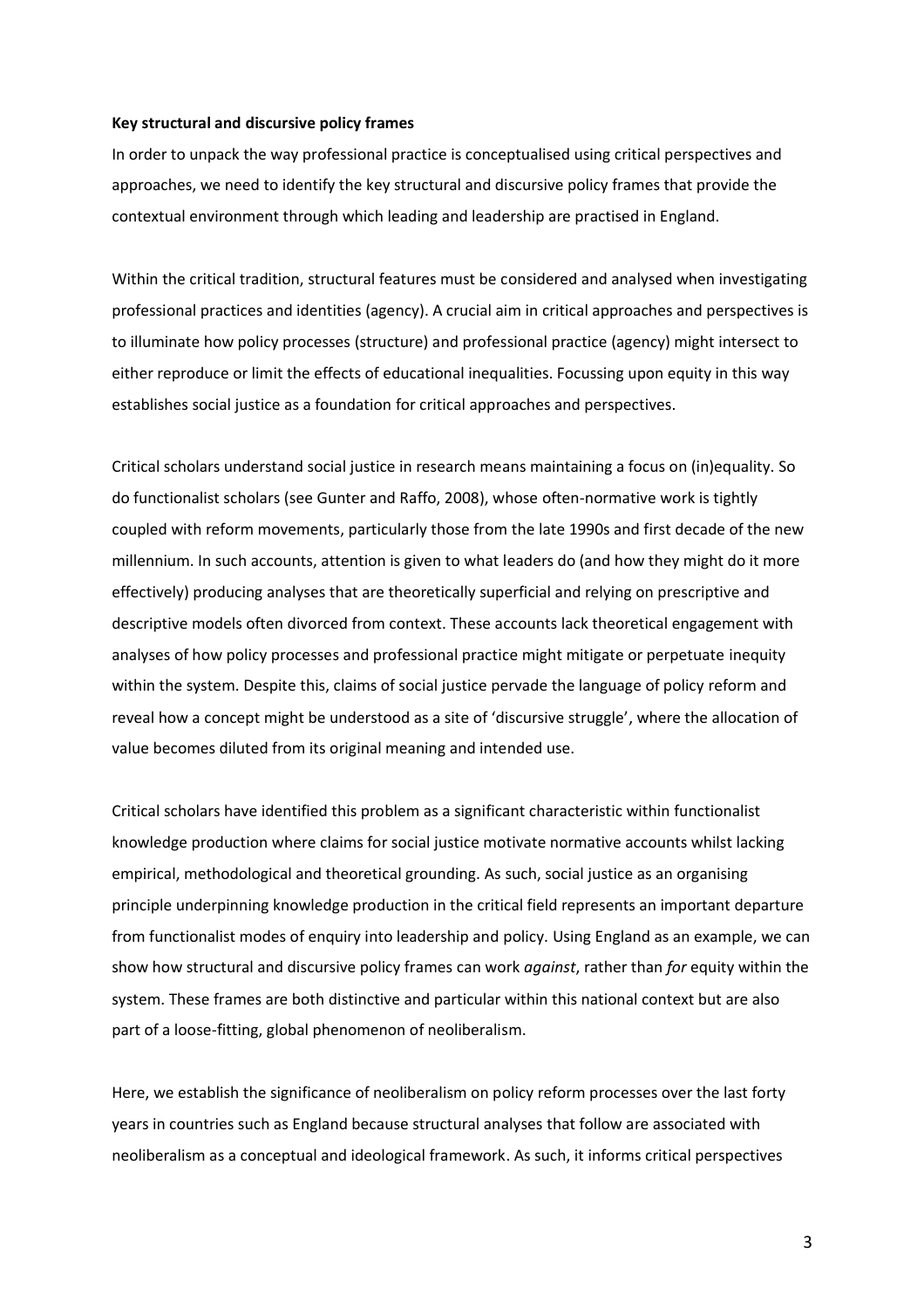and approaches in the field of educational leadership. For the purposes of our argument, what matters here is that neoliberal approaches in England have produced a set of policy drivers that have common features against and within which the field of education leadership has developed. We briefly describe below some key policy frames in order to reveal how critical approaches and perspectives enable analyses of how and why professionals negotiate practices and identities (agency) within a given structural context .

## *Key structural and discursive policy frames (definitions)*

- *Decentralisation and autonomy* Greater financial autonomy for headteachers (the diminution of the middle tier). Examples include Education Reform Act 1988 and the Academies Act 2010.
- *Diversification* peculiarly English; augmentation in range of school types as another feature of market logic and school choice – competition.
- *High-stakes accountability* agenda to mitigate excesses of autonomy and to facilitate market logic (through inspections, testing and league tables – all working to produce a slate of information to be used as a basis of school choice).
- *Performativity –* emphasising the importance of system, school, and (head)teacher 'effectiveness' measured through pupil performance in high-stakes tests.

## **The Education Reform Act (1988)**

In England, a key date for policy reform is 1988. The Conservative government (under the Prime Minister, Margaret Thatcher) introduced the Education Reform Act (ERA). A major set of reforms signalled a watershed moment in embedding neoliberal logic into the policy landscape, ushering in the marketisation of education in England.

In essence, policies promoted practices that enabled market mechanisms to operate within the education system. What resulted was schools being run more akin to businesses, with the competitive logic that such an approach would require. In the first instance, the ERA paved the way for greater autonomy in the system through policies aimed at decentralising specific functions from local government control and handing school leaders previously curtailed powers. This started with greater financial autonomy (what was termed Local Management of Schools) in setting budgets and associated practices such as recruitment and resource allocation. Successive governments from New Labour (1997-2010) to the Conservative-led coalition (2010-2015) followed suit and a slew of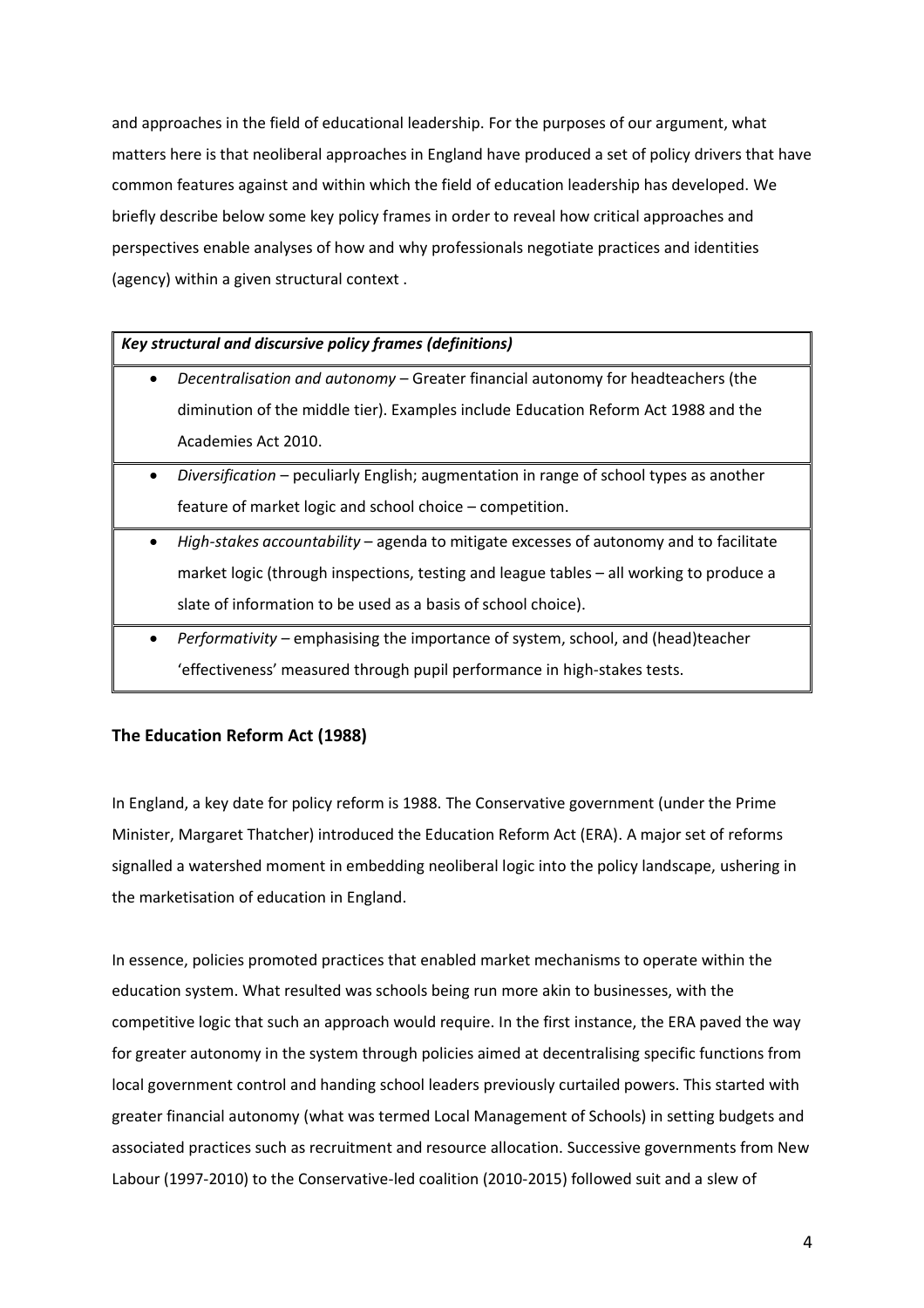policies designed to give greater freedom to leaders and their schools characterised the period, leading to a situation where budgets, pay and conditions, curriculum and admissions have been decentralised.

#### **Business sponsorship of schools**

A key policy associated with the ERA that facilitated this ideological and material shift, was the provision for schools to be sponsored by businesses, in what were named City Technology Colleges (CTCs). Although these never took off in great numbers (15 were established between the inception of the policy in 1986 and the end of successive Conservative administrations in 1997) the principles by which they were founded (business sponsorship, and freedom over budgets, pay and conditions, curriculum and admissions) lay the ground on which Academy schools would be based and would go on to redefine the landscape of schooling (and leadership) in England.

#### **School-type diversification**

Diversification, thus, became another bedrock of the English school system. England already had a number of types of schools (comprehensives; grammars; secondary moderns; faith schools, and private or independent schools) but the reform strategy to increase autonomy within the system led to the Academies Act of 2010 and a huge increase in academy schools and their assorted varieties (free schools; studio schools and university technical colleges, along with stand-alone, converter and more recently groups of academies called Multi-Academy Trusts). What this means, in terms of the logic of neoliberalism, is that it shores up a central component of marketised education systems – enabling competition through school-choice policies. Structurally, school choice becomes one of the most important policy mechanisms for embedding inequality within the system, where empirical research strongly suggests there exists a hierarchy of provision; broadly speaking, poorer children are located in less successful schools whilst richer children attend more successful schools.

#### **High-stakes accountability and performativity**

The 1988 ERA also introduced high-stakes accountability mechanisms enabling the system to run competitively as a quasi-market and holding to account the professionals working within it in a performative regime. In England, three key mechanisms produce a performative regime (Ball, 2003):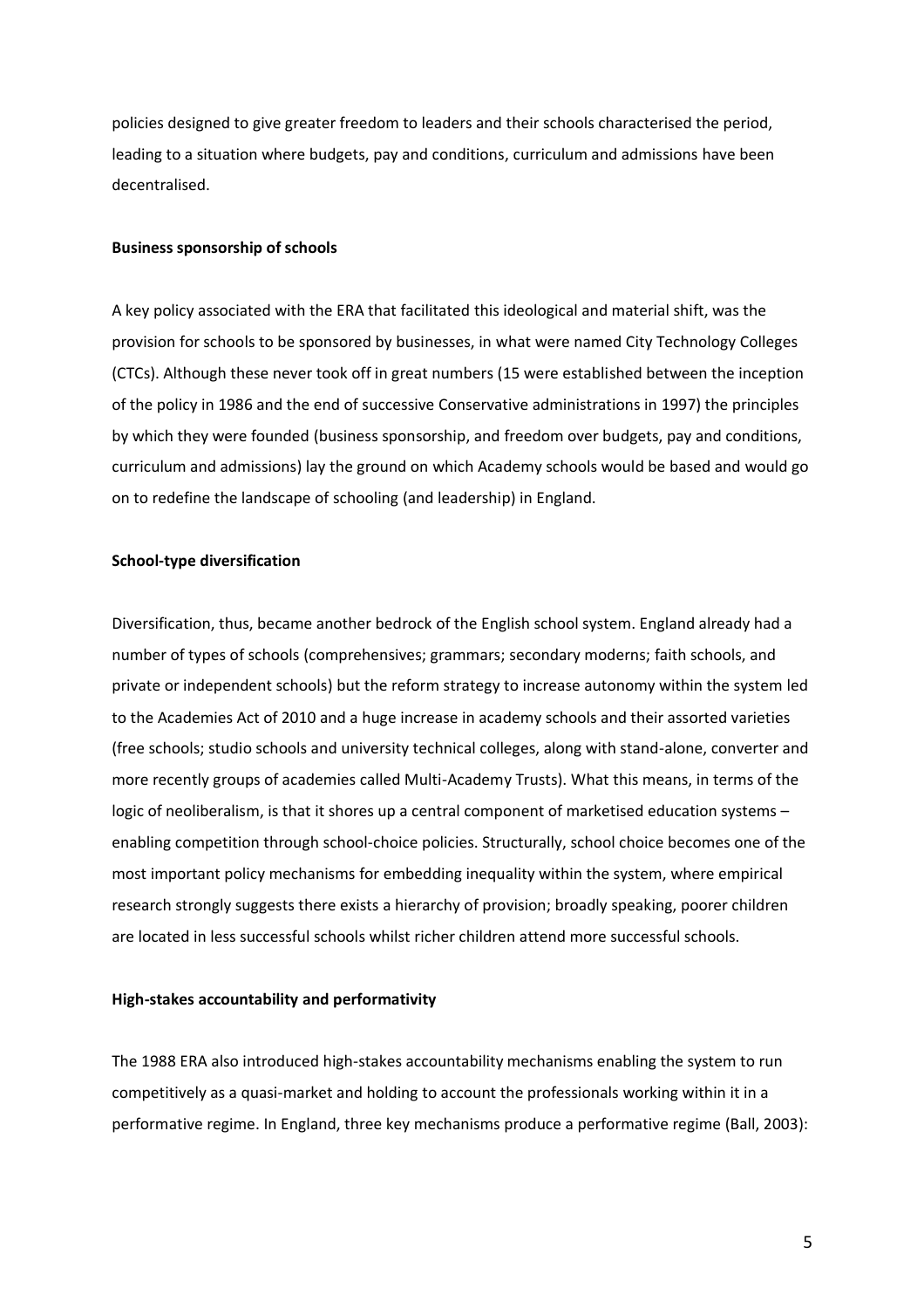- 1) the form and function of the inspectorate
- 2) high-stakes, summative testing
- 3) league tables.

The third of these resulted from the ERA legislation whereby the media, in particular, produce ranked tables of school performance based on the second mechanism (high-stakes, summative testing regimes). The school's inspectorate is significant structurally, because through this, schools are rated on a scale from 'inadequate' to 'outstanding' increasingly based on the same high-stakes, summative test performance. Schools might, therefore, find themselves deemed 'failing' and, as a result of the 2010 Academies Act, be subject to closure and re-opening as an Academy. This matters because there is fragility built into the system via high-stakes accountability, where parents who can vote with their feet take vital funding with them (in England, a per-pupil funding system means the money follows the child), that leaves certain types of schools with certain types of children (empirically, children from poorer homes) more or less vulnerable to the more extreme vagaries of a quasi-marketised system.

These inter-connected policy frames produce a context in which there is concomitantly something quite global (neoliberal logics) and something quite situated and specific to England, that provides the environment in which critical perspectives in and approaches to educational leadership have been formed. We will consider the impact of these structural features of the English system on professional practice in the next section.

## **Activity box - Critical perspectives and approaches**:

**Critical perspectives** require you to look at the way in which a context might impact upon what is happening and how power is distributed and experienced within such a context. For example, how might reforms giving greater autonomy to schools affect how a school leader does their job? Why and how are some school leaders in a more advantaged position than others?

**Critical approaches** are tools and ideas that might help you to do this type of leadership work – they can help you methodologically to undertake this type of analysis.

Gunter (2009, p.xx) gives us four key aspirations for our research and analysis that we might consider when undertaking critical work: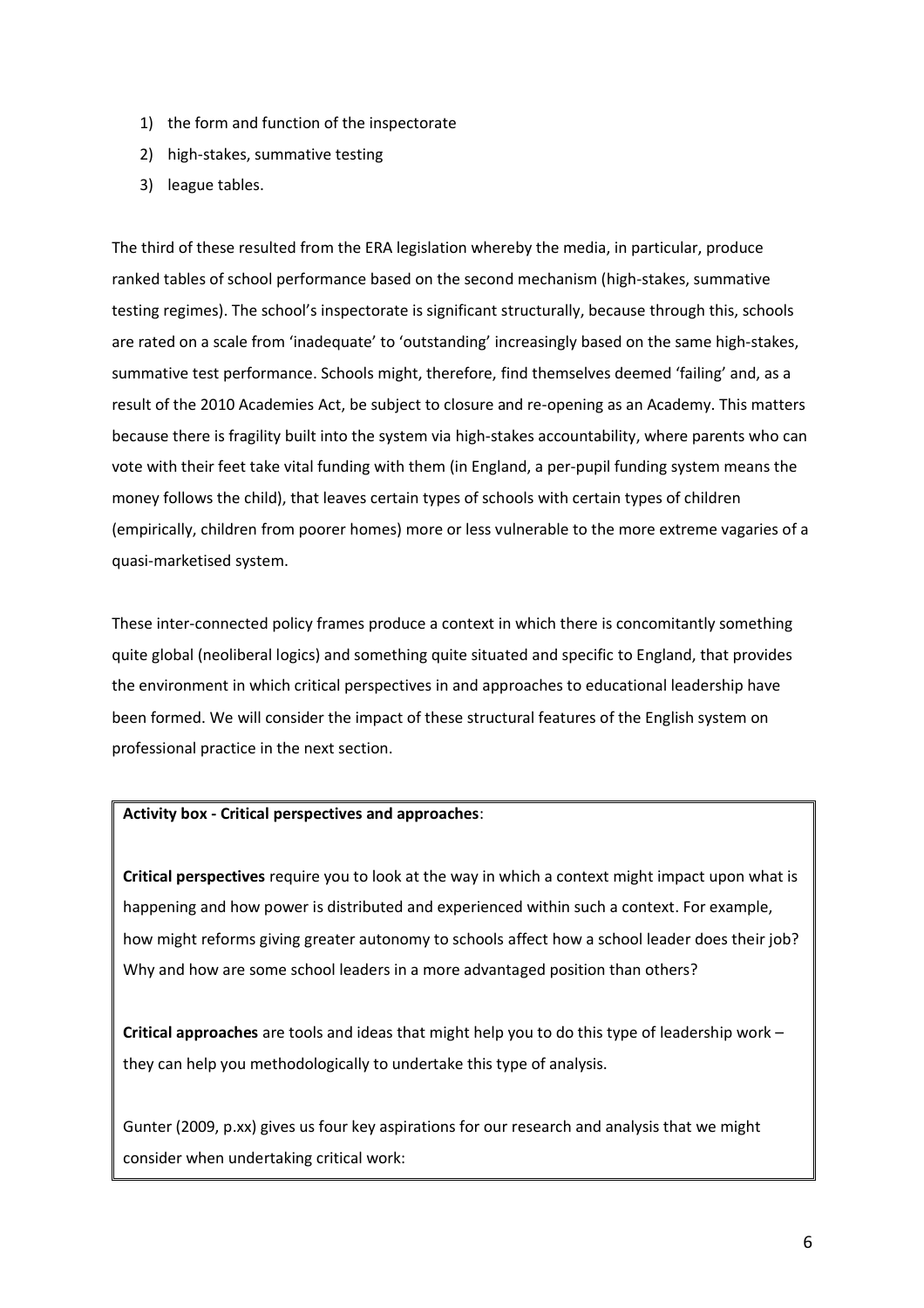- 1. Emancipate those who are disciplined through objective power structures by questioning the power base of those located within privileged elite positions;
- 2. Problematise language, practice, beliefs and what are current and taken for granted assumptions about organisational realities and structures;
- 3. Reveal the existence of contradictions and dilemmas within organisations and the productive contribution of conflict;
- 4. Support practice through moving beyond tasks and techniques by conceptualising action within a social and political context.

## **Task:**

Consider the policies for greater autonomy above. Think about a school serving children from poorer homes with lower attainment levels. That school is understood as a less successful school. In turn, children from wealthier families are less likely to attend this school. Their parents use school choice policy to choose another more successful school. Over time, the school is identified by the inspectorate, Ofsted, as failing and forced to become an academy. As a result, the headteacher loses their job, and many members of the senior leadership team resign.

Taking this example, answer the following:

- 1. Who has the power in this situation? Who is disadvantaged?
- 2. Why does this matter?
- 3. Are descriptors such as 'successful', 'unsuccessful' and 'failing' useful terms by which to understand what happened? If so, why? If not, why not? What alternative ways are there to describe and explain what is happening?
- **4.** Does autonomy in this scenario mean the new academy school is likely to do better than the failing school it replaced? If so, why? If not, why not?

## **What does this mean for school leaders and how we study them, their identities and their actions?**

Making sense of professional practice requires us to conceptualise it as a set of relational processes situated within specific contexts at particular times. Professional practice can be made sense of, in the critical scholarship part of the field, only in relation to the structural (cultural, institutional,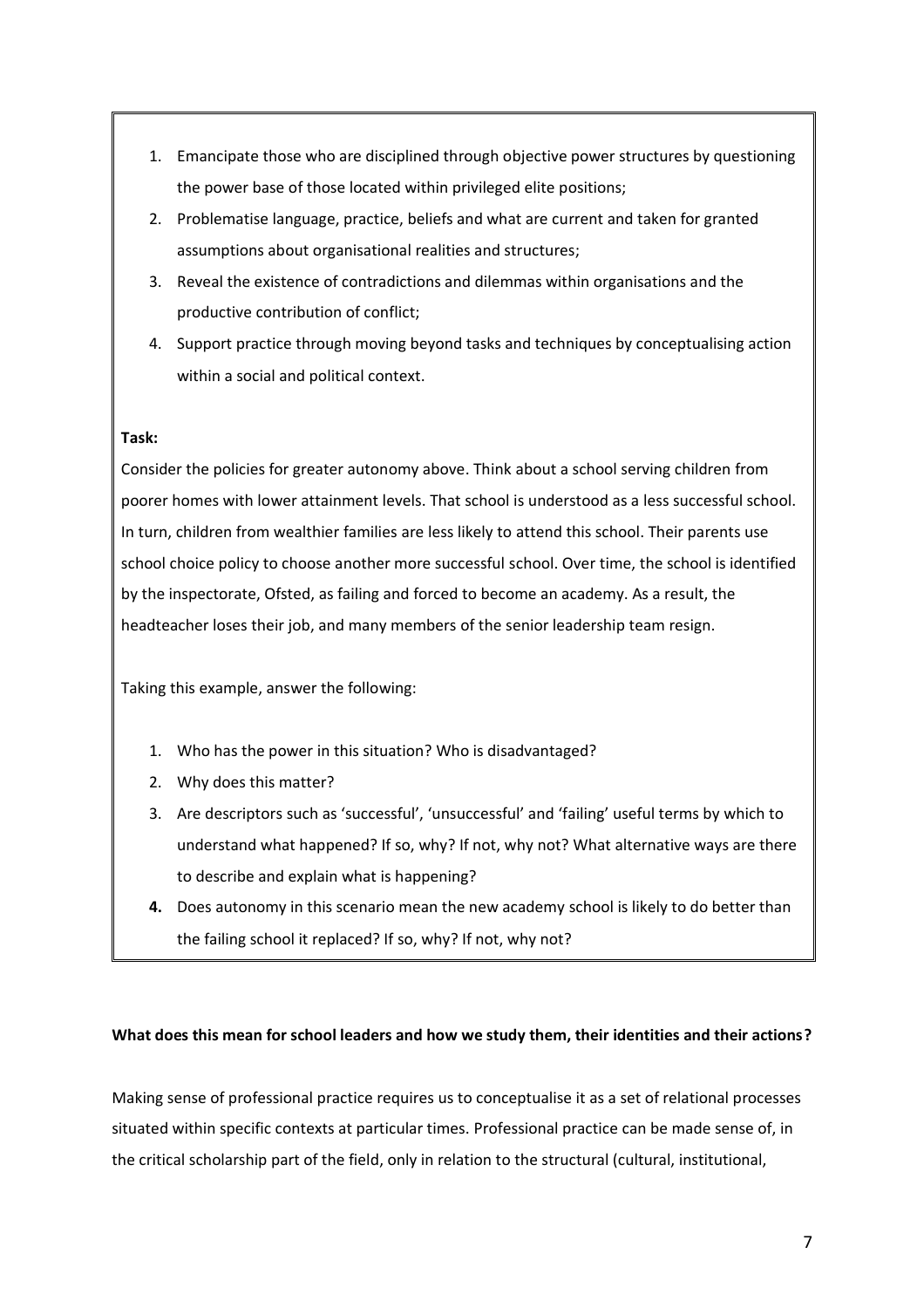political) features in and through which practice is mediated. As such, a typology of leadership characteristics is unnecessary. Instead, using the framework of structure and agency reveals the complex, contingent and subjective nature of professional practice. The critical scholar can undertake detailed, theoretical and often qualitative enquiry as a means of considering the ways in which educational leaders respond to and make sense of their work and professional identities.

Much functionalist research is designed to produce sets of, and models for educational leadership actions and behaviours. They are described as more or less 'effective'. These models include different conceptualisations of leadership as variously *distributed*, *transformational* and/or *instructional.* Professional practice is presented as a means of assigning labels to behaviours drawn from empirical studies. These descriptive interpretations facilitate further studies that produce similar lists of types and behaviours favoured by governmental and reform strategists. As such, accounts of professional practice will differ depending on where you look. What you are likely to find are multiple sources using normative descriptors, like distributed leadership, with little attention paid to the contextual and structural features that produce practices and actions in the first place.

This is because the normative position is to identify how leaders might lead in ways that make them capable of delivering centrally designed reforms. Within such accounts of professional practice, social justice often takes on more than it can conceptually bear; it becomes a discursive catch-all for the effective work of leaders and leadership, without the necessary engagement of what it means to undertake socially just leadership as a means of challenging inequitable processes and practices.

Professionals are constrained in what they may think and do because of the structural conditions described above. A high-stakes accountability system might produce professional practice that lacks critical reflexivity and instead privileges the delivery of quantifiable educational outcomes, squeezing out the spaces for thinking as well as doing things differently. Professional practice is not so performative that meaningful agency is reduced, but rather, in England, the intense policy reform agenda that privileges functionalist analyses of practice means that agency and identity have been presented in scholarly accounts and outputs tied to purposes and outcomes of the reform agenda in unproblematic ways. The following section serves as an example of how this occurs.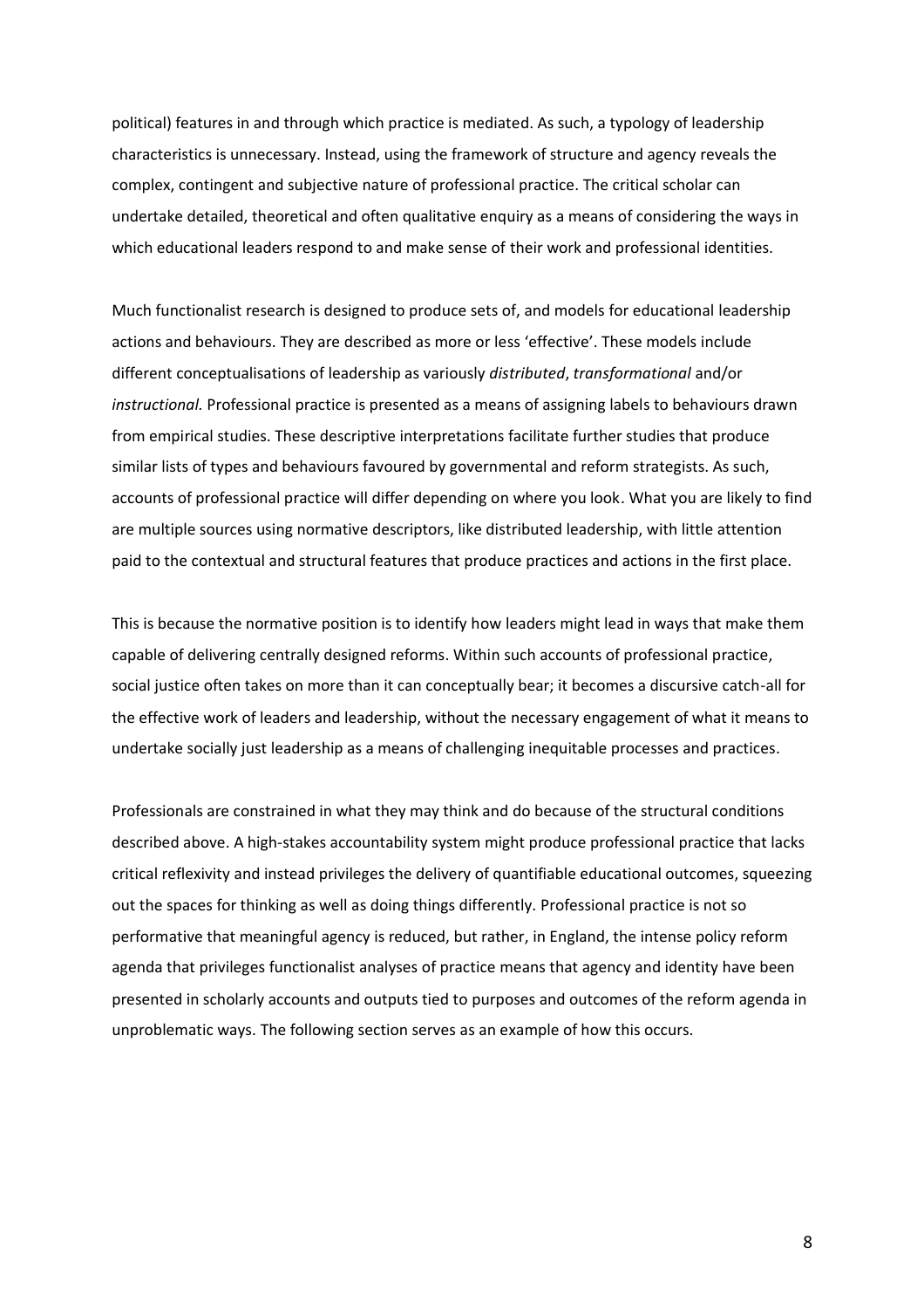#### **The National College for School Leadership**

The now-defunct National College for School Leadership was established by New Labour in 2000 as a training ground for school leaders to undertake professional qualifications related to their practice. Gunter (2012) shows how the National College became a powerful government-sanctioned institution that performed statecraft in the re-culturing of school leaders' professional practice as deliverers of New Labour policy. As a result, preferred leadership practices (types) and actions (tools) developed alongside the literature that described leadership as variously *distributed*, *transformational* and *instructional*. Practices were described and identified in terms of being successful at the job*.* These descriptive types were embedded within both government-produced literature on successful school leadership as well as in functionalist accounts and research on effective leadership practices.

The National College of School Leadership provides an example specific to England. However, it is an illustration of the power inherent in (re)packaging leadership development ideas and research as marketable products to cultivate practice for effective, efficient and measurable outcomes. In doing so, it delivered school leadership agendas derived from neoliberal logics. Whilst the College itself now no longer exists, arguably many of the conditions that produced it persist, and so it offers a useful lens through which to explore these conditions, in which the National College minimised spaces for resistance, emancipatory activism and producing exemplars of what leading, and leadership might contribute to and achieve.

#### **Why does this matter?**

Critical approaches produce accounts which centre contextual and structural features and utilise power as a lens through which to theorise professional practice. In doing so, the field has developed analyses which use methodological and conceptual tools that move beyond normative and prescriptive typologies. Instead, they provide ways of sense-making regarding what it means to be a leader, doing leadership, under particular and often historical sets of circumstances. This is important for three reasons.

Firstly, critical approaches bring with them (as with normative and functionalist approaches) conceptual frameworks for making sense of practice which are located within the scholarly tradition of knowledge production within the field. This means that research conducted with (and on) participants produces data that is subjected to the field's own analytical traditions where for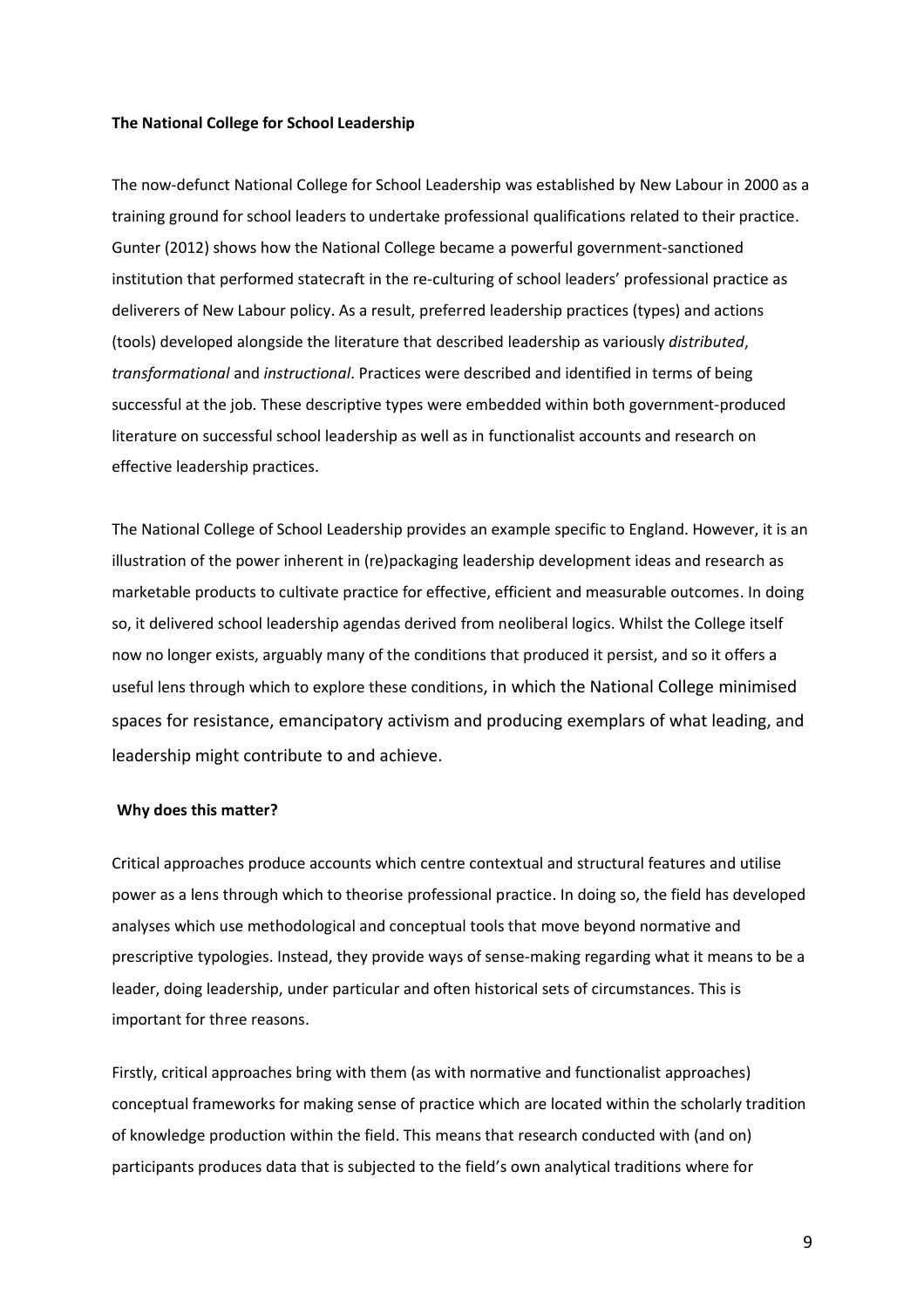example, theory is used to make sense of why an educational leader might say or do something in relation to questions about their practices and identities. These theorised accounts might be used as a means of making sense of how, for example, intersecting oppressions operate to privilege and marginalise different leaders in different ways (Fuller, 2019). To push further, they might be used to make sense of how these intersecting oppressions are interpreted by participants as more or less structural, and what this might say about the possibilities and limitations available to act or think differently.

Secondly, spaces and critical dispositions for thinking and acting differently are not common within the field. The restrictive structural conditions that have been discussed in this chapter have to a large extent produced scholarship which reveals the totalising nature of educational reform processes on professional practice. However, accounts demonstrate how different groups within the system (teachers, leaders, governors, for example) are not critically-reflexively engaged with their work in ways that would realise the emancipatory potential of critical dispositions. So thirdly, whilst attempting to address the limitations of this for professional practice, such analyses expose the liminal space that exists between research and practice – where accounts of thinking and doing things differently are partial but the theorising and analysis that are produced as a result is both useful and productive for researching professionals.

Some accounts reveal critical dispositions to act and think differently, and their approaches focus upon a) theorising the relationship between structure and agency (Gewirtz, 2002) as b) an acknowledgement that identity is integral to professional practice (Courtney, McGinity and Gunter, 2017) to c) accounts centring social justice perspectives as mechanisms for emancipatory action (Thomson, 2010) which d) reveal the way power operates to produce privileged and/or marginalised experiences of policies and practices in highly situated and contextualised ways (Ball, 2003).

**Reflection:** In '*The teacher's soul and the terrors of performativity*' Stephen Ball (2003) argues that:

"Performativity… is a new mode of state regulation ... It requires individual practitioners to organize themselves as a response to targets, indicators and evaluations. To set aside personal beliefs and commitments and live an existence of calculation. The new performative worker is a promiscuous self, an enterprising self, with a passion for excellence. For some, this is an opportunity to make a success of themselves, for others it portends inner conflicts, inauthenticity and resistance" (p. 215).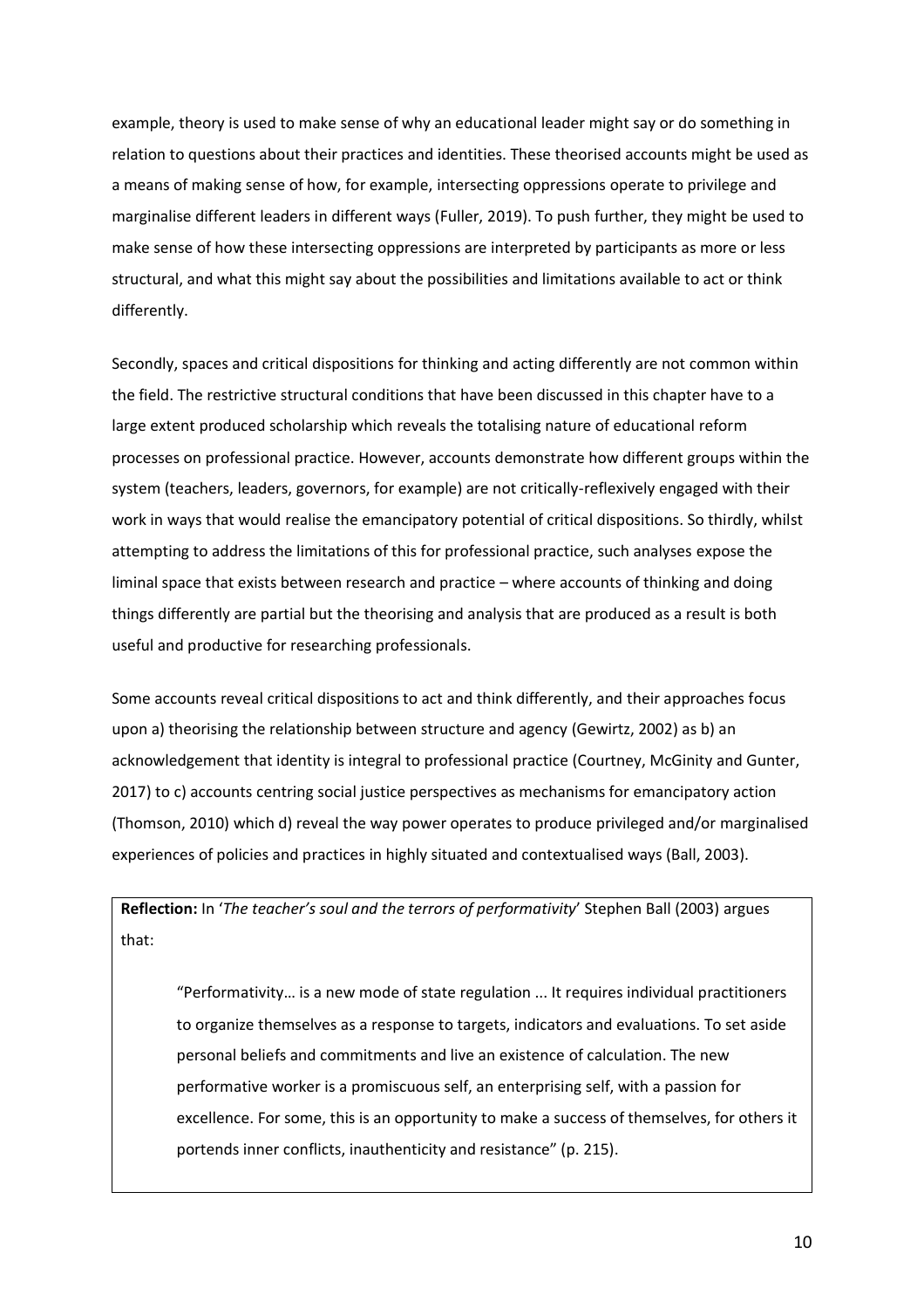## *Reflection*

Consider the relationship between *structure* and *agency* and how *power* operates to privilege or marginalise, advantage or disadvantage professionals and others in the school population.

- 1. What are the structural features that might contribute to the 'performative regime' described by Ball?
- 2. How might you negotiate the tensions between external policy-driven activity and professional identity?
- 3. In your current context, what might be your 'red lines', the limits of policy compliance?

## **The importance of theory for advocacy and resistance**

The field is constructed through analytical interpretations of both the limitations of and possibilities for professional practice. As a result, intellectual resources are deployed to develop perspectives and approaches that enable theorisation to take place. The use of theory in developing critical perspectives of professional practice in the field of educational leadership is well-established (Courtney, McGinity and Gunter, 2017). Theoretical work reveals key questions that underpin critical perspectives, that is who benefits from and who loses out as a result of how practices and processes play out in the professional field. In this sense, one of the main features of critical scholarship is the re-politicising of practice within a deeply normative and de-politicised space. By deploying theoretical work, spaces of resistance can be identified and supported by critical scholars as a means of pushing back against the highly compliant agency expected as a result of the structured policy context. As such, analyses of power and identity are enabled and developed despite the many and varied limitations born from normative privileging of practice as outlined throughout this chapter.

Below, we recount a case of headteachers' engagement in critical practitioner reflexivity in their collective acts of resistance of education policy. Figure 1 shows a timeline of headteachers' collective actions in the context of national and global events.

# **Worth Less? A case of headteachers' engaging in critical practitioner reflexivity taking collective action in England**

Over the course of four years (2015-19) headteachers have questioned systemic inequalities in school funding. In 2015, Jules White, headteacher of local authority maintained Tanbridge House School for pupils aged 11-16, founded the Worth Less? Campaign for fairer funding in West Sussex. He was subsequently both fêted and intimidated for this achievement.

Selected reports from the regional, national and professional press are presented as a timeline in the context of political and educational reforms in England, (Figure 1). They reveal the unity of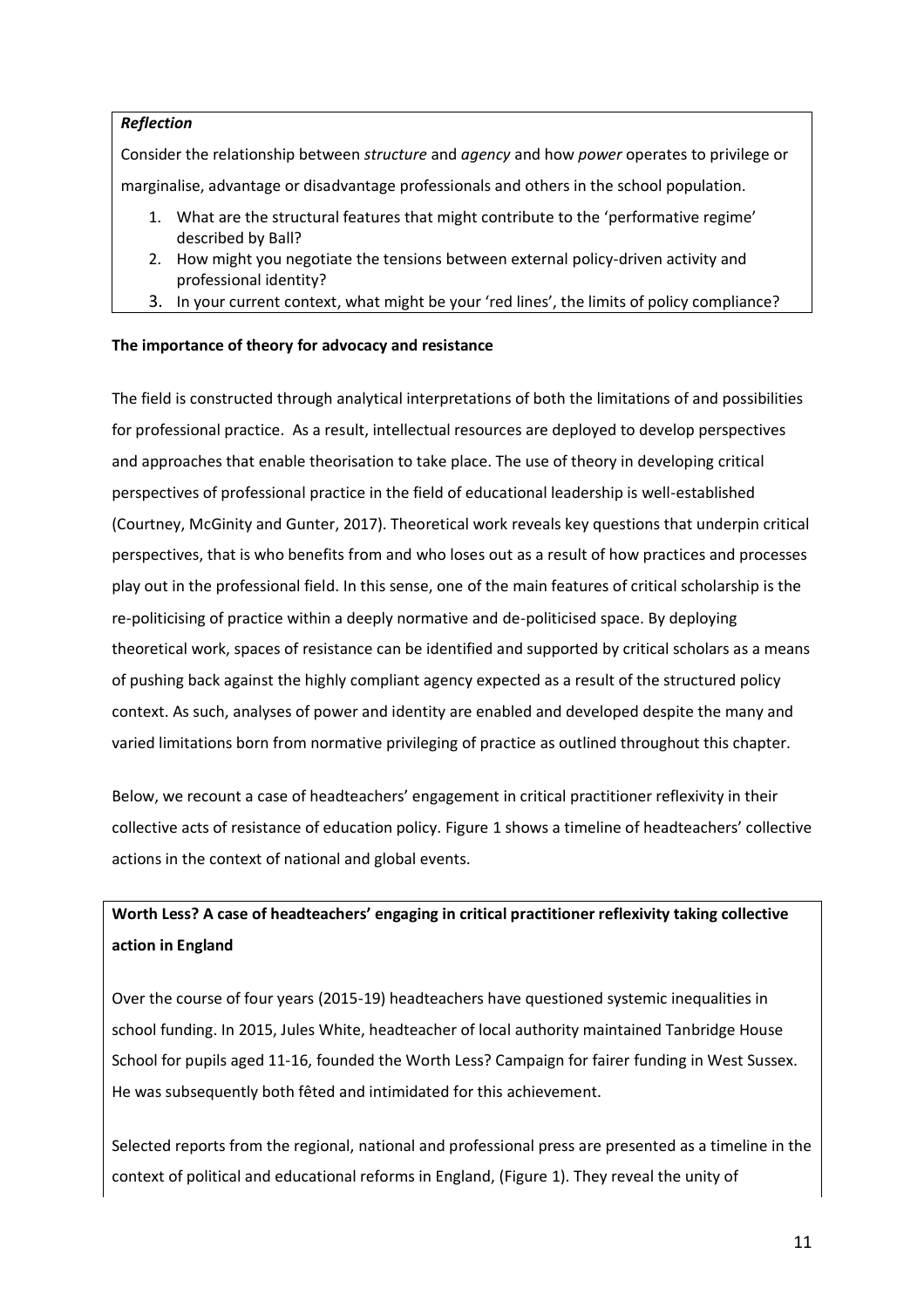headteachers (local authority-maintained schools and academies), headteacher unions, parents and pupils in the protest. Social media platforms were used to inform the public, mobilise supporters and publicise the campaign.

Headteachers wrote to politicians (from 2015) and parents (2016 and 2019) to describe the impact real terms funding cuts had on the work of schools. Their actions included resignation (2017), invoicing the government for the funding shortfall (2018), open criticism of government (2018) and a march (2018). Headteachers carried out menial tasks to save money (2019). Parents and pupils supported the protest (2018) and in more affluent areas supplemented school funding (2019).

An e-petition, started by St Joseph's Catholic Primary School, Blaydon headteacher, Andrew Ramanandi, with 113825 signatories, secured a House of Commons debate between politicians recounting headteachers', teachers', support staff, parents', school governors' and pupils' experiences of real terms spending cuts (Hansard 2019). Some attributed them to education reforms from 2010; others to reforms during the New Labour government (1997-2010). Members of parliament spoke against the funding cuts as former teachers, school governors or board members of multi-academy trusts as well as across political party elected representatives of their constituents.

The effects of inadequate funding of schools in England included geographical disparity in funding; deficit school budgets; loss of staff through restructuring and redundancy (teaching and support staff); replacement of staff including school leaders with less experienced, less expensive personnel; reduced resources for provision for children with special educational needs and disabilities (SEND); supplementing provision for impoverished children out of headteachers' own resources i.e. paying for uniforms and food; reducing costs by personally paying for or doing school cleaning (Hansard 2019).

In the context of other welfare cuts connected with an austerity budget from 2010, headteachers had backfilled provision. Headteachers were 'crossing red lines' (Thelma Walker MP in Hansard 2019). This was a 'crisis largely in disguise' precisely because of headteachers' reluctance to take collective action. They were 'loth to get involved in what they consider to be politics, or in any way to use the children they serve and teach as pawns in a political debate […] headteachers do not want to speak about the situation quite so much, simply because, understandably, they fear competitive disadvantage' (Tim Farron MP in Hansard 2019).

The headteachers' protest has been reported as polite and unprecedented, though some saw them as hypocritical. Ministerial responses were seen as inadequate, offensive in suggesting schools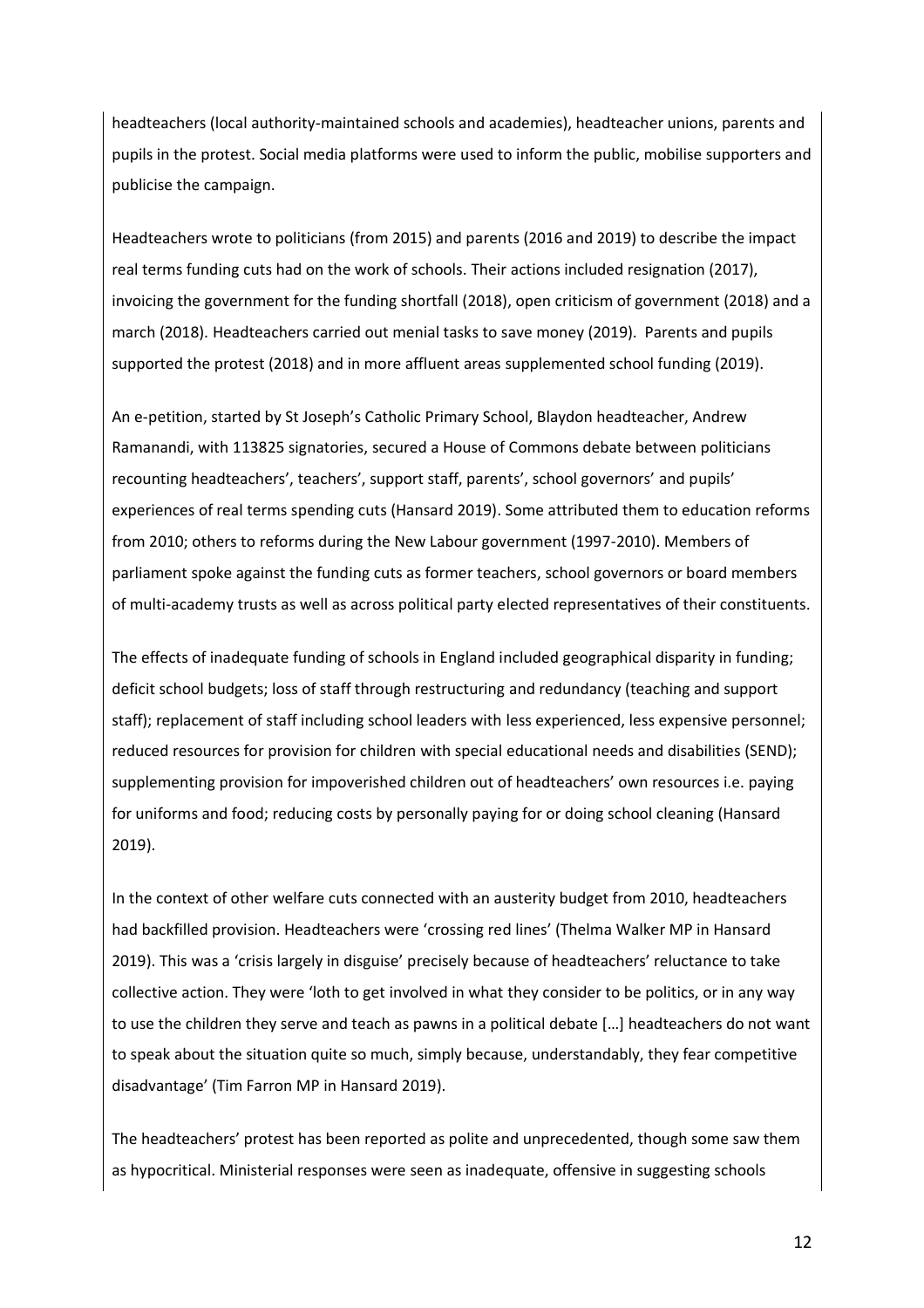should receive funding for the 'little extras' (Hansard 2019) and invalidated headteachers' concerns. The campaign continues.

| 2008              | Global financial crisis                                                  |
|-------------------|--------------------------------------------------------------------------|
| 2010              |                                                                          |
| May 2010          | Conservative-Liberal Democrat coalition government formed                |
| June 2010         | Austerity budget                                                         |
| <b>July 2010</b>  | Academies Act - funding from central instead of local government         |
| 2015              |                                                                          |
| April 2015        | Worth Less? headteachers launch campaign in West Sussex - a              |
|                   | traditional Conservative-led local authority                             |
| May 2015          | Conservative government elected                                          |
| 2016              |                                                                          |
| September 2016    | All West Sussex headteachers write to parents/carers about funding cuts  |
| 2017              |                                                                          |
| February 2017     | Headteacher resigns over cuts in Berkshire                               |
| 2018              |                                                                          |
| January 2018      | Headteachers invoice government for funding shortage (local authority    |
|                   | schools and academies)                                                   |
| <b>July 2018</b>  | Founder of the Worth Less? campaign, Jules White, intimidated by MPs     |
| 6 September 2018  | Government issues advice to schools about teacher conduct not being      |
|                   | party political                                                          |
| 25 September 2018 | Headteachers criticise government                                        |
| 27 September 2018 | Headteachers march to Downing Street                                     |
| October 2018      | Parents support protest for fair funding                                 |
| 4 November 2018   | School staff at centre of BBC2 School documentary respond to 'little     |
|                   | extras' budget                                                           |
| 6 November 2018   | Jules White attends the Education Select Committee on schools and        |
|                   | colleges funding                                                         |
| 3 December 2018   | Funding awarded to grammar schools to expand                             |
| 21 December 2018  | Jules White receives award                                               |
| 2019              |                                                                          |
| January 2019      | E-petition, started by Andrew Ramanandi in a Labour led local authority, |
|                   | attracts 113825 signatures                                               |
| 4 March 2019      | Debate about school funding in Parliament                                |
| 8 March 2019      | Headteachers write to parents                                            |
| 8 March 2019      | Headteachers carry out menial tasks to save money                        |
| April 2019        | School children protest against cuts                                     |
| May 2019          | Parents protest against schools closing early as a result of cuts        |
| June 2019         | Institute of Fiscal Studies says £3.8bn is needed to reverse cuts        |
| Spring 2019       | Association of School and College Leaders publish research on school     |
|                   | funding                                                                  |
| 13 July 2019      | Middle-class parents supplement funding in state schools                 |
| 22 July 2019      | Schools have to find 2% of teachers' pay award                           |

## *Figure 1 – Timeline of headteachers' Worth Less? campaign activities*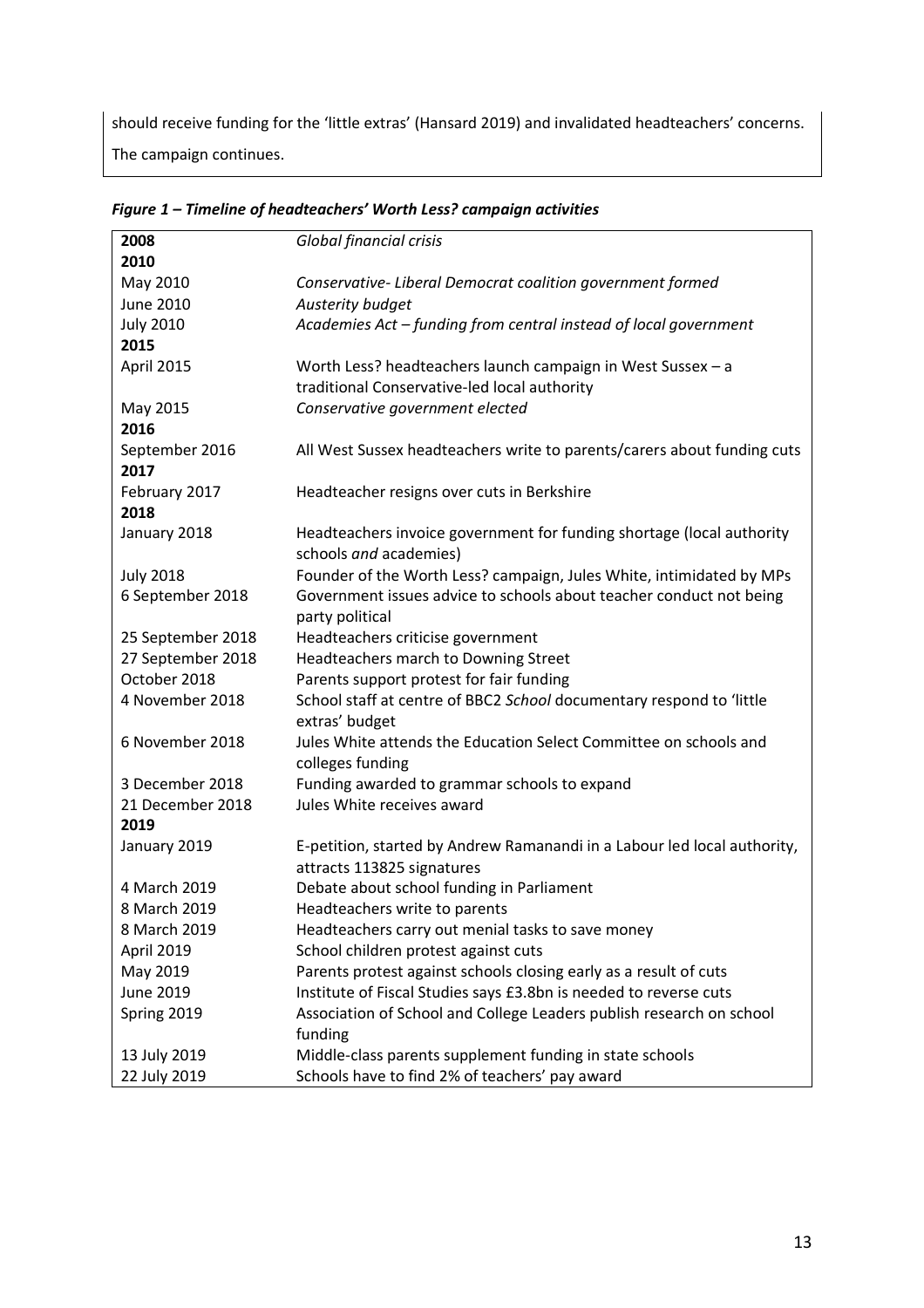## **Activity:**

Social, economic and educational policies simultaneously influence and contextualise educational leader identities and practices as they and others construct them. Use the timeline to consider being, doing and conceptualising educational leadership.

- 1. What does it mean to *be* a headteacher?
- 2. What did headteachers *do*?
- 3. Use a multilevel perspective to examine individual and collective actions. How did their actions influence their identities and vice versa?
- 4. How might we draw on critical perspectives to *conceptualise* what is happening in the English education system?

Consider the following:

- 5. *Structure and agency* what examples of headteacher agency and policy structure can you identify? How do these inter-relate and interplay?
- 6. *Critical practitioner reflexivity* what pushed headteachers to take collective action?
- 7. *Power* to what extent did headteachers subvert existing power relations in their collective resistance against economic and educational policy that produced real-terms budget cuts in their schools?
- 8. *Social justice* who benefited from the economic and educational policies? Who lost?
- 9. *Emancipatory activism* In what ways might their collective action be interpreted as such?

## **What does all this mean for critical perspectives of educational leadership in England?**

The field of educational leadership, like most academic fields, does not easily lend itself to notions of the nation-state when considering the processes of knowledge production. The imposition of borders seems obstructive where the unfettered flow of intellectual resources and ideas is required to sustain high-quality scholarship and debate. What follows must be read with this caveat. The productiveness of using a national lens to think about the field is tied to implications for understanding professional practice in particular context, histories, cultures and politics. In addition, internationally recognisable conceptualisations of economic, political and ideological practices and processes feature within and across multiple national contexts. Here these are defined as the logics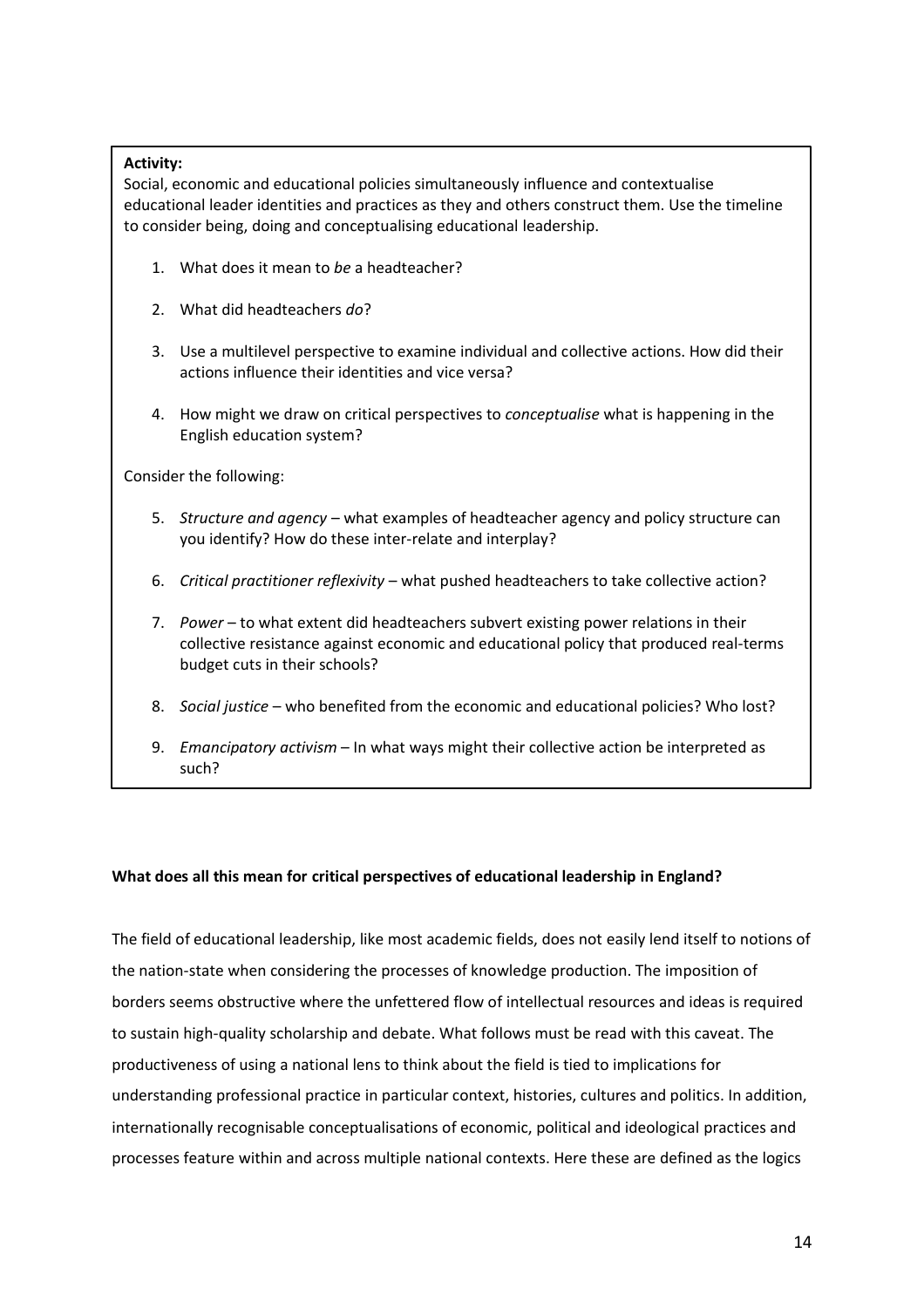of neoliberalism. Although highly influential in the development of reform strategies, its global effects are not felt identically, or indeed at the nation-state level. How such a nebulous set of ideas and practices play out in localised contexts is integral to analyses offered by critical approaches to and perspectives in educational leadership.

In England, this means the two key structural and discursive policy frames identified in the chapter as first, decentralisation and autonomy; and second, diversification and high-stakes accountability have produced a set of contextually specific analyses. These simultaneously identify global trends playing out in localised circumstances and enable analyses that theorise why this might matter to professional practice locally, nationally and internationally.

#### **The importance of resistance**

The field has been historically and contemporaneously marginalised by normative agendas in policy, research and practice. There is a tendency to eclipse instances of resistance that exist within accounts offered through research produced by the field as well as the documentation of activism occurring in real time and reported through media channels. We have demonstrated that in our case study of the headteacher protests against funding cuts. Here, we witnessed professionals making public and high-profile statements about the conditions in which they were doing their jobs. Budgetholding becomes even starker in the day-to-day business of running a school. The protest was impactful, not least because, as a group, Headteachers are not well known to protest, despite the existence of a highly unionised teaching profession. In addition, reports exist, such as those described by Hatcher and Jones (2006), of acts of resistance to other aspects of the performative regime, particularly where schools are forced into academisation.

These campaigns indicate that professional practice is not immune to the critical disposition to think and act differently. When ordinary professionals are pushed to respond in extraordinary circumstances, the notion that professional practice in England is highly compliant must be contested. This matters because it is possible to forget. The structural conditions described in this chapter, and how agency might manifest as a result, demonstrate the way knowledge is produced and how concepts (such as social justice) gain purchase to become functions of policy in normative and unintended ways. As such, it is productive to look to the scholarship of Michael Apple, who implores researchers, within their own professional practice, to become 'critical secretaries' (Apple 2013 p. 15). Accounts of compliance and resistance are important in making sense of conflicting and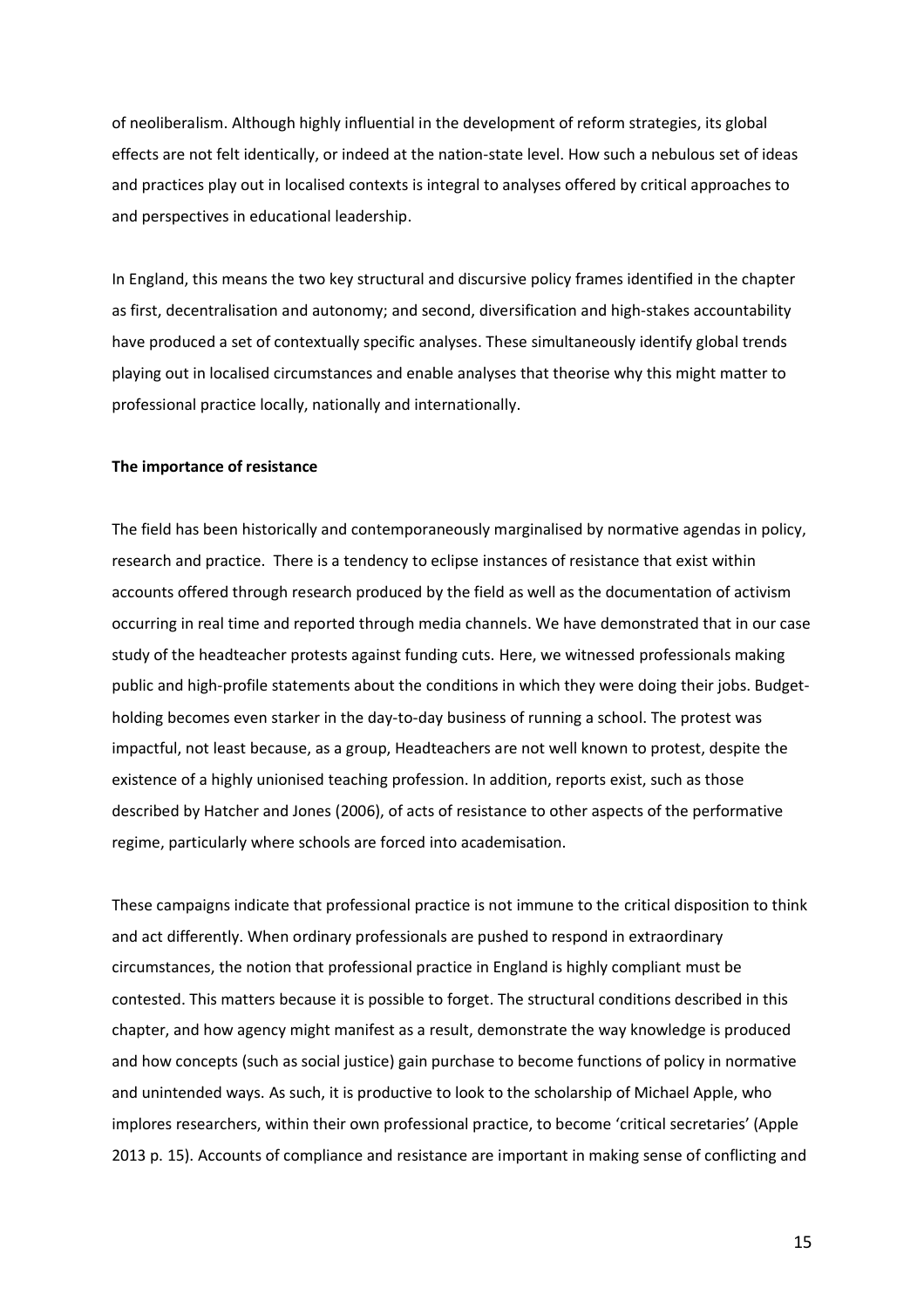complex experiences in professional practice. They can be used to challenge the ways in which social justice has been appropriated by and for normative purposes. In offering critical approaches and perspectives, scholars in England speak to their counterparts globally, in support of professionals engaging with the ways knowledge production operates and understanding how such processes might be useful for them in making sense of their own practices and lives within a highly prescriptive, performative and fragmented system.

#### **Conclusion**

This chapter has offered an account of critical perspectives in and approaches to educational leadership in England. Vital to this contribution is our demonstrating that structure and agency intersect in multiple ways to prompt analyses of professional practice in neoliberal times. Such analyses, which draw on strong traditions of knowledge production in theorisation, conceptualisation and methodological approach, are essential to the construction of critical scholarship. What distinguishes critical scholarship is a commitment to making sense of such processes through a framework of equity, unpinned by an examination of how power operates within and across the system. This is useful because it offers a means to understand and make sense of the different ways in which professional practice is described, experienced and collectively deployed to support or challenge the way inequality is (re)produced through the system. This focus upon social justice is essential to critical approaches and perspectives, and whilst these frameworks of enquiry are similar for critical scholars in field work across the globe, there are contextually specific aspects to the conditions in which professional practice is enacted and understood in England that make it worthy of its own, singular contribution in this book. What remains important, is that this account is read in consort with the other contributions as a means of further developing an understanding of both the general and specific nature of critical scholarship and how this can be used to strengthen analyses across the field as a means of addressing Apple's (2013 p. 15) call to "bear witness to negativity and point to contradictions and to spaces for possible action". It is through these spaces that greater understanding and ultimately change, might follow.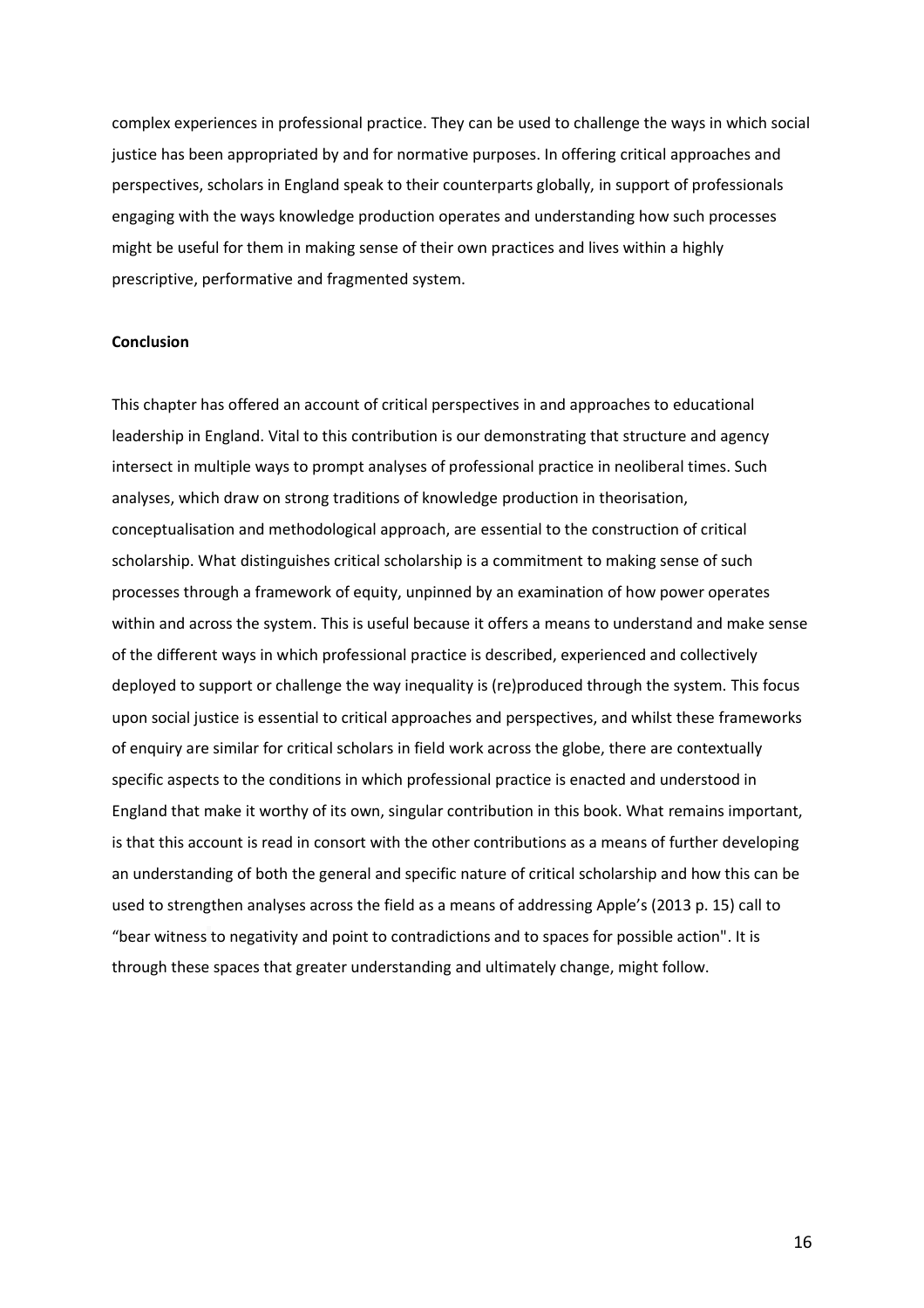## **Further reading:**

Ball, S. J., (2013). *The Education Debate*. 2nd ed. Bristol: The Policy Press.

Courtney, S., and McGinity, R., (2020). *Conceptualising constructions of educational leader identity*, In: A. Heffernan and R. Niesche (Eds.). *Researching identity and subjectivity in educational leadership*. London: Routledge.

Gunter, H., Hall, D., & Bragg, J., (2013). Distributed Leadership: A Study in Knowledge Production. *Educational Management Administration & Leadership*, *41*(5), 555–580. <http://doi.org/10.1177/1741143213488586>

Stevenson, H. P., (2007). A case study in leading schools for social justice: when morals and markets collide. *Journal of Educational Administration*, *45*(6), 769–781.

Maguire, M., Braun, A., and Ball, S., (2018). Discomforts, opposition and resistance in schools: the perspectives of union representatives. *British Journal of Sociology of Education*, 39:7, 1060- 1073, DOI: [10.1080/01425692.2018.1443431](https://doi.org/10.1080/01425692.2018.1443431)

## **References:**

Apple, M., (2013). *Can education change society?* New York: Routledge.

Ball, S. J., (2003). The teacher's soul and the terrors of performativity. *Journal of Education Policy*, *18*(2), 215–228.<http://doi.org/10.1080/0268093022000043065>

Courtney, S., McGinity, R., and Gunter, H., eds., (2017). *Theorising professional practice in neoliberal times*. London & New York: Routledge.

Fuller, K. (2019). "That would be my red line": an analysis of headteachers' resistance of neoliberal education reforms. *Educational Review*, 71:1, 31-50.

<http://doi.org/10.1080/00131911.2019.1522042>